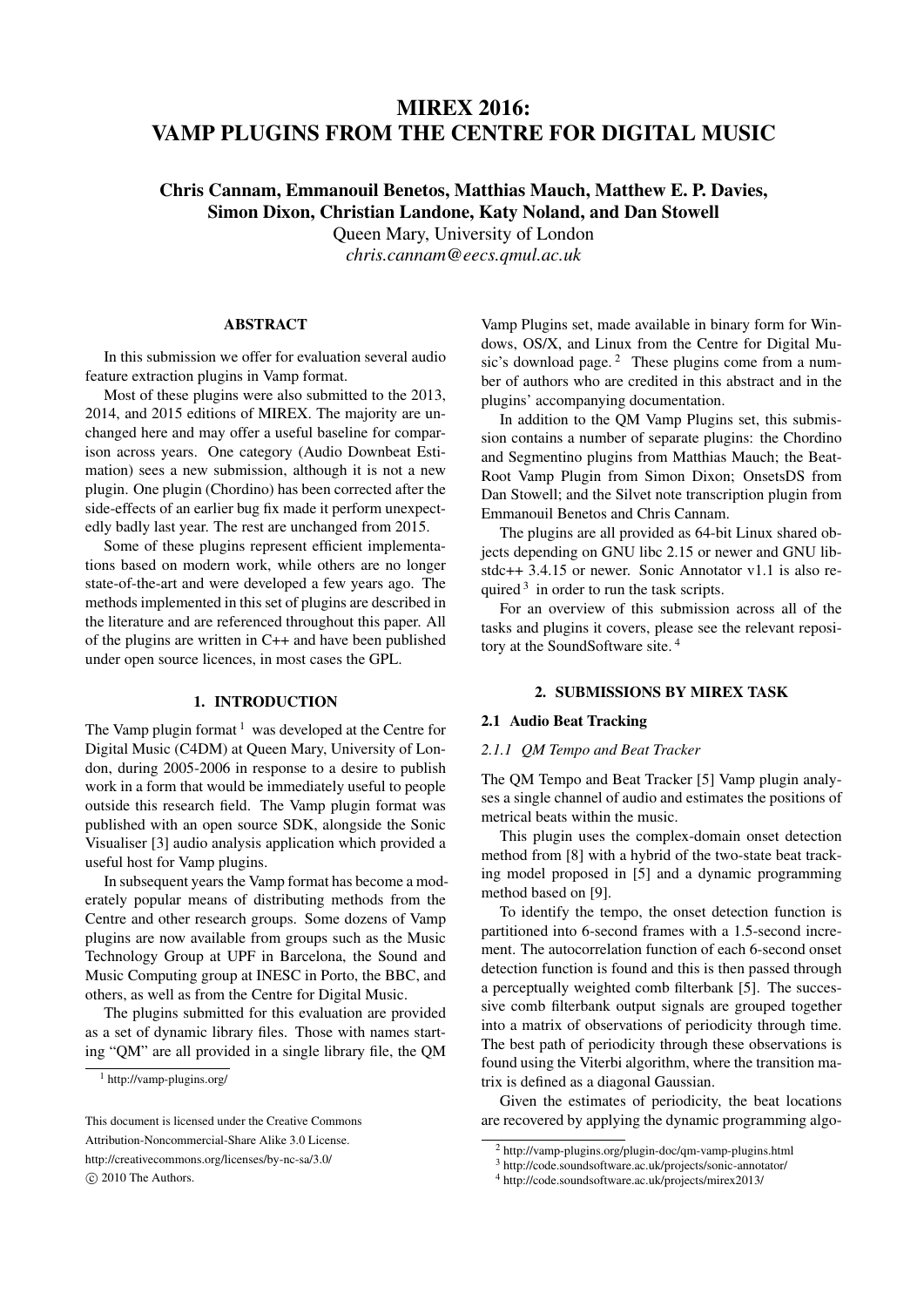rithm [9]. This process involves the calculation of a recursive cumulative score function and backtrace signal. The cumulative score indicates the likelihood of a beat existing at each sample of the onset detection function input, and the backtrace gives the location of the best previous beat given this point in time. Once the cumulative score and backtrace have been calculated for the whole input signal, the best path through beat locations is found by recursively sampling the backtrace signal from the end of the input signal back to the beginning.

The QM Tempo and Beat Tracker plugin was written by Matthew Davies and Christian Landone.

## *2.1.2 BeatRoot*

The BeatRoot Vamp plugin<sup>5</sup> is an open source Vamp plugin library that implements the BeatRoot beat-tracking method of Simon Dixon [6]. The BeatRoot algorithm has been submitted to MIREX evaluation in earlier years [7]; this plugin consists of the most recent BeatRoot code release, converted from Java to C++ and modified for plugin format.

The BeatRoot plugin was written by Simon Dixon and Chris Cannam.

# 2.2 Audio Key Detection

# *2.2.1 QM Key Detector*

The QM Key Detector Vamp plugin continuously estimates the key of the music by comparing the degree to which a block-by-block chromagram correlates to stored key profiles for each major and minor key.

This plugin uses the correlation method described in [11] and [10], but using different tone profiles. The key profiles used in this implementation are drawn from analysis of Book I of the Well Tempered Klavier by J S Bach, recorded at A=440 equal temperament, as described in [17].

The QM Key Detector plugin was written by Katy Noland and Christian Landone.

### 2.3 Audio Chord Estimation

# *2.3.1 Chordino*

The Chordino plugin<sup>6</sup> was developed following Mauch's 2010 work on chord extraction, submitted to MIREX in that year [15]. While that submission used a C++ chroma implementation with a MATLAB dynamic Bayesian network as a chord extraction front-end [14], Chordino is an entirely C++ implementation that was developed specifically to be made freely available as an open-source plugin for general use.

The method for the Chordino plugin has two parts:

NNLS Chroma — NNLS Chroma analyses a single channel of audio using frame-wise spectral input from the Vamp host. The spectrum is transformed to a log-frequency spectrum (constant-Q) with three bins per semitone. On this representation, two processing steps are performed: tuning, after which each centre bin (i.e. bin 2, 5, 8, ) corresponds to a semitone, even if the tuning of the piece deviates from 440 Hz standard pitch; and running standardisation: subtraction of the running mean, division by the running standard deviation. This has a spectral whitening effect.

The processed log-frequency spectrum is then used as an input for NNLS approximate transcription using a dictionary of harmonic notes with geometrically decaying harmonics magnitudes. The output of the NNLS approximate transcription is semitone-spaced. To get the chroma, this semitone spectrum is multiplied (element-wise) with the desired profile (chroma or bass chroma) and then mapped to 12 bins.

Chord transcription — A fixed dictionary of chord profiles is used to calculate frame-wise chord similarities. A standard HMM/Viterbi approach is used to smooth these to provide a chord transcription.

Chordino was written by Matthias Mauch.

#### 2.4 Audio Onset Detection

# *2.4.1 QM Note Onset Detector*

The QM Note Onset Detector Vamp plugin estimates the onset times of notes within the music. It calculates an onset likelihood function for each spectral frame, and picks peaks in a smoothed version of this function.

Several onset detection functions are available in this plugin; this submission uses the complex-domain method described in [8].

The QM Note Onset Detector plugin was written by Chris Duxbury, Juan Pablo Bello and Christian Landone.

# *2.4.2 OnsetsDS*

OnsetsDS<sup>7</sup> is an onset detector plugin wrapping Dan Stowell's OnsetsDS library<sup>8</sup>, described in [18].

OnsetsDS was designed to provide an FFT-based onset detection that works very efficiently in real-time, with a fast reaction time. It is not tailored for non-real-time use or for any particular type of signal.

The OnsetsDS plugin was written by Dan Stowell and Chris Cannam.

# 2.5 Multiple Fundamental Frequency Estimation and **Tracking**

# *2.5.1 Silvet*

Silvet (for Shift-Invariant Latent Variable Transcription)<sup>9</sup> is a Vamp plugin for automatic music transcription, using a method based on that of [2]. It produces a note transcription as output, and we have included a script to transform this into a framewise output as well, in order to make it available for framewise evaluation as well as note-tracking evaluation.

Silvet uses a probablistic latent-variable estimation method to decompose a Constant-Q time-frequency matrix into note

<sup>5</sup> http://code.soundsoftware.ac.uk/projects/beatroot-vamp/

<sup>6</sup> http://isophonics.net/nnls-chroma

 $^7$  http://code.soundsoftware.ac.uk/projects/vamp-onsetsds-plugin/

<sup>8</sup> http://onsetsds.sourceforge.net/

<sup>9</sup> http://code.soundsoftware.ac.uk/projects/silvet/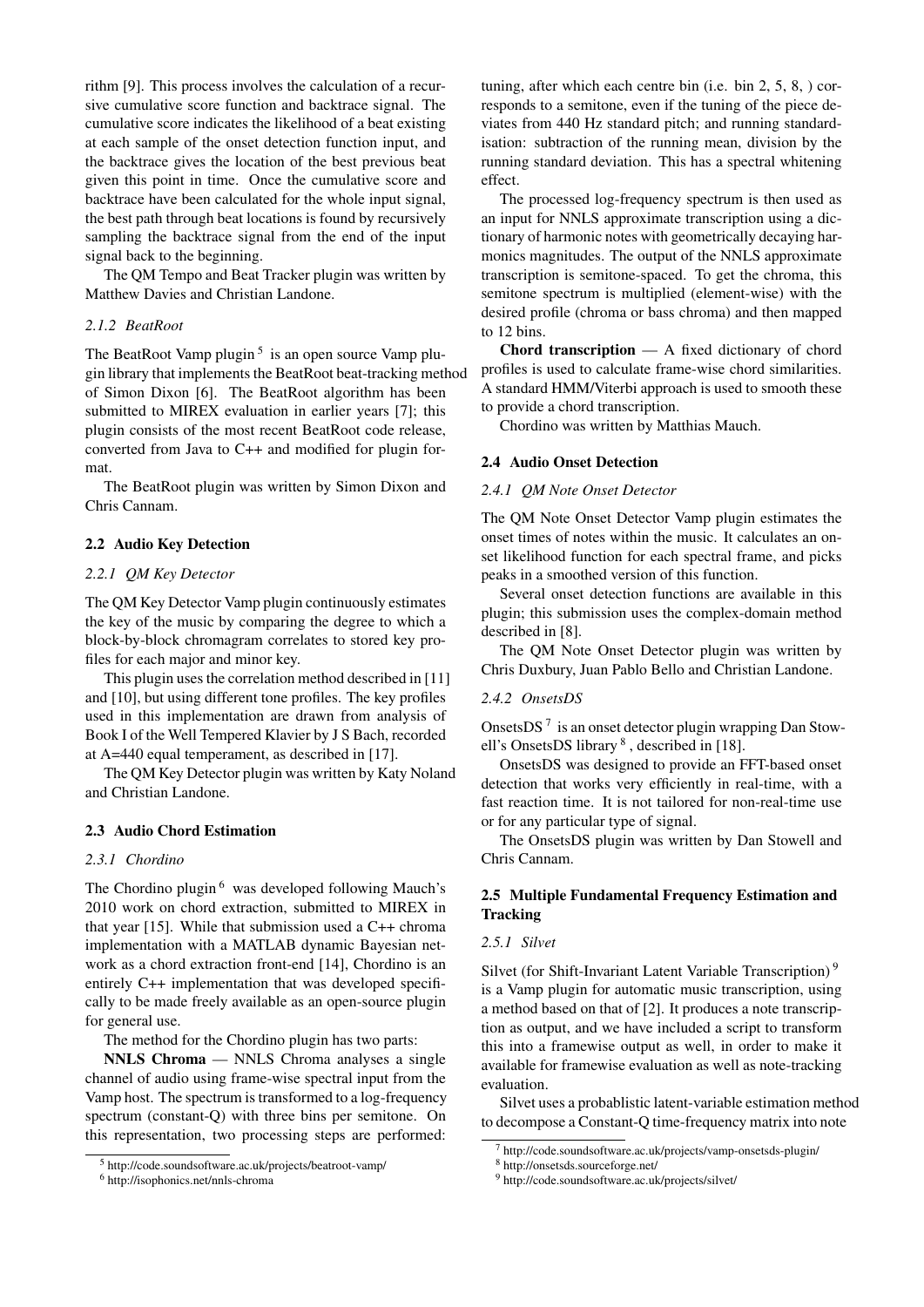activations using a set of spectral templates learned from recordings of solo instruments. The method is thought to perform quite well for clear recordings that contain only instruments with a good correspondence to the known templates. Silvet does not contain any vocal templates, or templates for typical rock or electronic instruments.

The method implemented in Silvet is very similar to that submitted to MIREX in 2012 as the BD1, BD2 and BD3 submissions in the Multiple F0 Tracking task of that year [1]. In common with that submission, and unlike the paper cited at [2], Silvet uses a simple thresholding method instead of an HMM for note identification. However, Silvet follows [2] rather than [1] in including a 5-bin-persemitone pitch shifting parameter.

The Silvet plugin was written by Chris Cannam and Emmanouil Benetos.

# *2.5.2 Silvet Live*

The Silvet Live submission uses the Silvet plugin in its "Live" mode. This has somewhat lower latency than the default mode, and is much faster to run. This is mainly a result of using a reduced 12-bin chromagram and corresponding instrument templates, making this conceptually a very simple method. Results are expected to be substantially poorer than those for the default Silvet parameters.

The Silvet plugin was written by Chris Cannam and Emmanouil Benetos.

## 2.6 Structural Segmentation

# *2.6.1 QM Segmenter*

The QM Segmenter Vamp plugin divides a single channel of music up into structurally consistent segments.

The method, described in [12], relies upon timbral or pitch similarity to obtain the high-level song structure. This is based on the assumption that the distributions of timbre features are similar over corresponding structural elements of the music.

The input feature is a frequency-domain representation of the audio signal, in this case using a Constant-Q transform for the underlying features (though the plugin supports other timbral and pitch features). The extracted features are normalised in accordance with the MPEG-7 standard (NASE descriptor), and the value of this envelope is stored for each processing block of audio. This is followed by the extraction of 20 principal components per block using PCA, yielding a sequence of 21 dimensional feature vectors where the last element in each vector corresponds to the energy envelope.

A 40-state Hidden Markov Model is then trained on the whole sequence of features, with each state corresponding to a specific timbre type. This partitions the timbre-space of a given track into 40 possible types. After training and decoding the HMM, the song is assigned a sequence of timbre-features according to specific timbre-type distributions for each possible structural segment.

The segmentation itself is computed by clustering timbretype histograms. A series of histograms are created over a sliding window which are grouped into M clusters by

an adapted soft k-means algorithm. Reference histograms, iteratively updated during clustering, describe the timbre distribution for each segment. The segmentation arises from the final cluster assignments.

The QM Segmenter plugin was written by Mark Levy.

#### *2.6.2 Segmentino*

The Segmentino plugin is a C++ implementation of a segmentation method described in Matthias Mauch's paper on using musical structure to enhance chord transcription [16] and expanded on in Mauch's PhD thesis [13].

A beat-quantised chroma representation is used to calculate pair-wise similarities between beats (really: beat "shingles", i.e. multi-beat vectors). Based on this first similarity calculation, an exhaustive comparison of all possible segments of reasonable length in beats is executed, and segments are added to form segment families if they are sufficiently similar to another "family member". Having accumulated a lot of families, the families are rated, and the one with the highest score is used as the first segmentation group that gets annotated. This last step is repeated until no more families fit the remaining "holes" in the song that haven't already been assigned to a segment.

This method was developed for "classic rock" music, and therefore assumes a few characteristics that are not necessarily found in other music: repetition of harmonic sequences in the music that coincide with structural segments in a song; a steady beat; segments of a certain length; corresponding segments have the same length in beats.

Segmentino plugin was written by Matthias Mauch and Massimiliano Zanoni.

# 2.7 Audio Tempo Estimation

#### *2.7.1 QM Tempo and Beat Tracker*

For this task we submit the same plugin as that used in the Audio Beat Tracking task in section 2.1.1.

#### 2.8 Audio Downbeat Estimation

#### *2.8.1 QM Bar and Beat Tracker*

The QM Bar and Beat Tracker [4] Vamp plugin estimates the positions of bar lines and metrical beat positions.

The plugin first uses the method of the QM Tempo and Beat Tracker (see section 2.1.1) to estimate beat locations. Once these have been identified, the plugin makes a second pass over the input audio signal, partitioning it into beat synchronous frames. The audio within each beat frame is down-sampled to give a new sampling frequency of 2.8kHz. A beat-synchronous spectral representation is then calculated within each frame, from which a measure of beat spectral difference is calculated using Jensen-Shannon divergence. The bar boundaries are identified as those beat transitions leading to most consistent spectral change given the specified number of beats per bar.

The plugin expects the number of beats per bar as a parameter rather than attempt to estimate this from the music. For the purposes of this submission the number of beats per bar is fixed to 4.